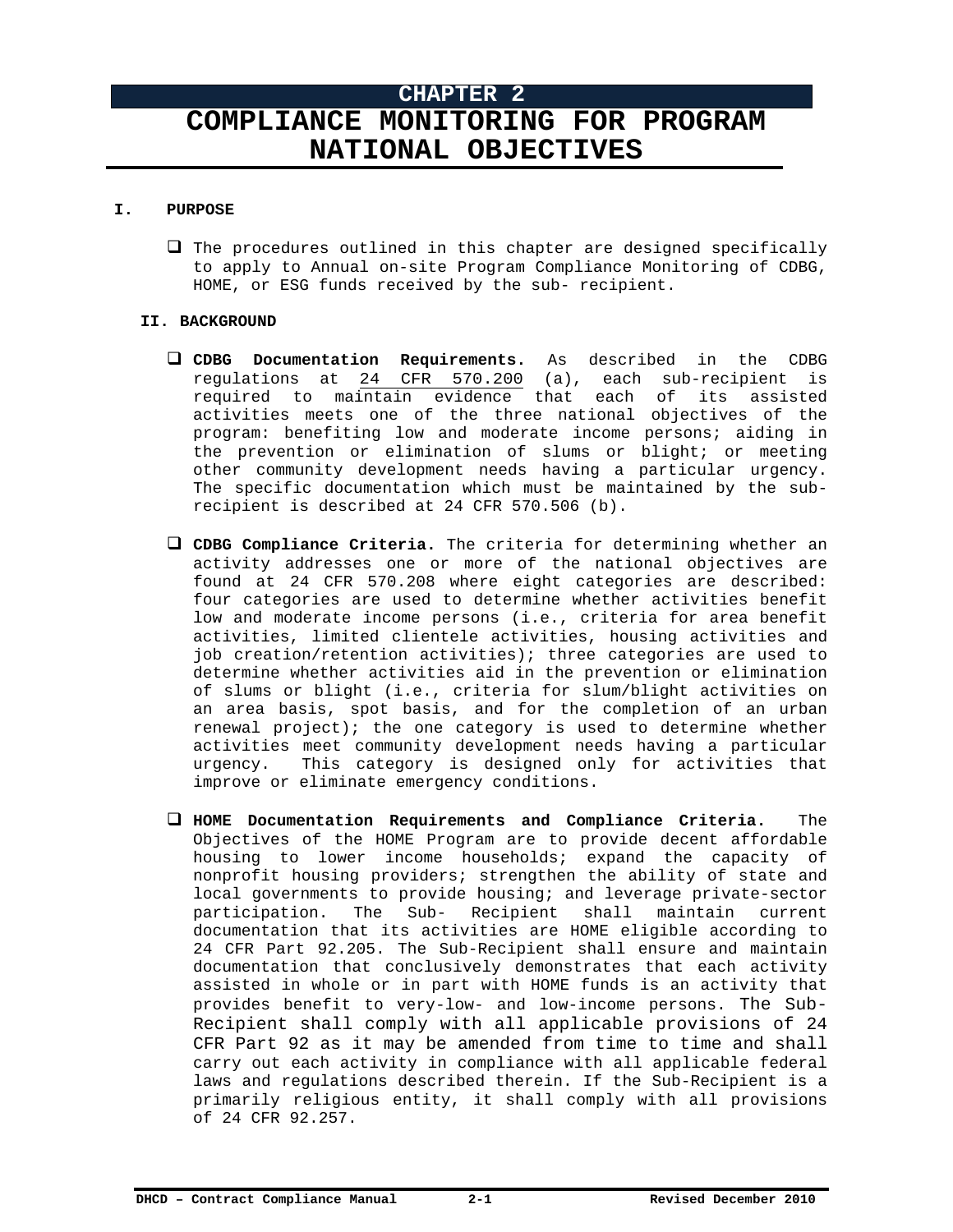**ESG Documentation Requirements Compliance Criteria** that the activities carried out with funds provided under this Agreement will contribute to a program designed to be the first step in a continuum of assistance to enable homeless individuals and families to move toward independent living as well as prevent homelessness, as defined in 24 CFR Part 576 (Subpart B Eligible Activities 576.21).

## **III. PURPOSES OF ON-SITE MONITORING FOR COMPLIANCE.**

- $\Box$  Through on-site monitoring, the contract monitor can determine whether the sub-recipient's performance meets HUD program requirements; identify specific compliance deficiencies; request corrections; and improve sub-recipient performance by providing guidance and making recommendations. The specific purposes of on-site monitoring for compliance with the national program objectives are to:
	- (1) Validate the accuracy of information presented in the progress report regarding compliance with the national program objectives;
	- (2) Follow-up on problems identified during progress report review but not resolved by phone or through correspondence;
	- (3) Determine compliance for those activities where there is insufficient information on which to make national objective determinations;
	- (4) Test the reasonableness of judgments made for those activities that necessarily involve high levels of subrecipient judgment;
	- (5) Ascertain the sub-recipient's ability to ensure that activities carried out meet compliance requirements;
	- (6) Verify the accuracy of the sub-recipient's records through site visits; and
	- (7) Identify the apparent causes of problem and offer recommendations for corrective actions.

#### **IV. CONDUCTING THE COMPLIANCE VISIT**

- Selecting Activities to be Monitored On-Site. In addition to considering the selection criteria in Chapter 3, the Project Manager should focus heavily on those activities where the national objective determination is most questionable or inadequate.
	- (1) The Progress Report is the document that provides the most in-house information on a sub-recipient's compliance with the national objectives. During the course of reviewing the progress report, and assuming the information reported is accurate, the Project Manager will be able to determine that certain activities meet a national objective. For such activities, occasional spot-checking of the activities and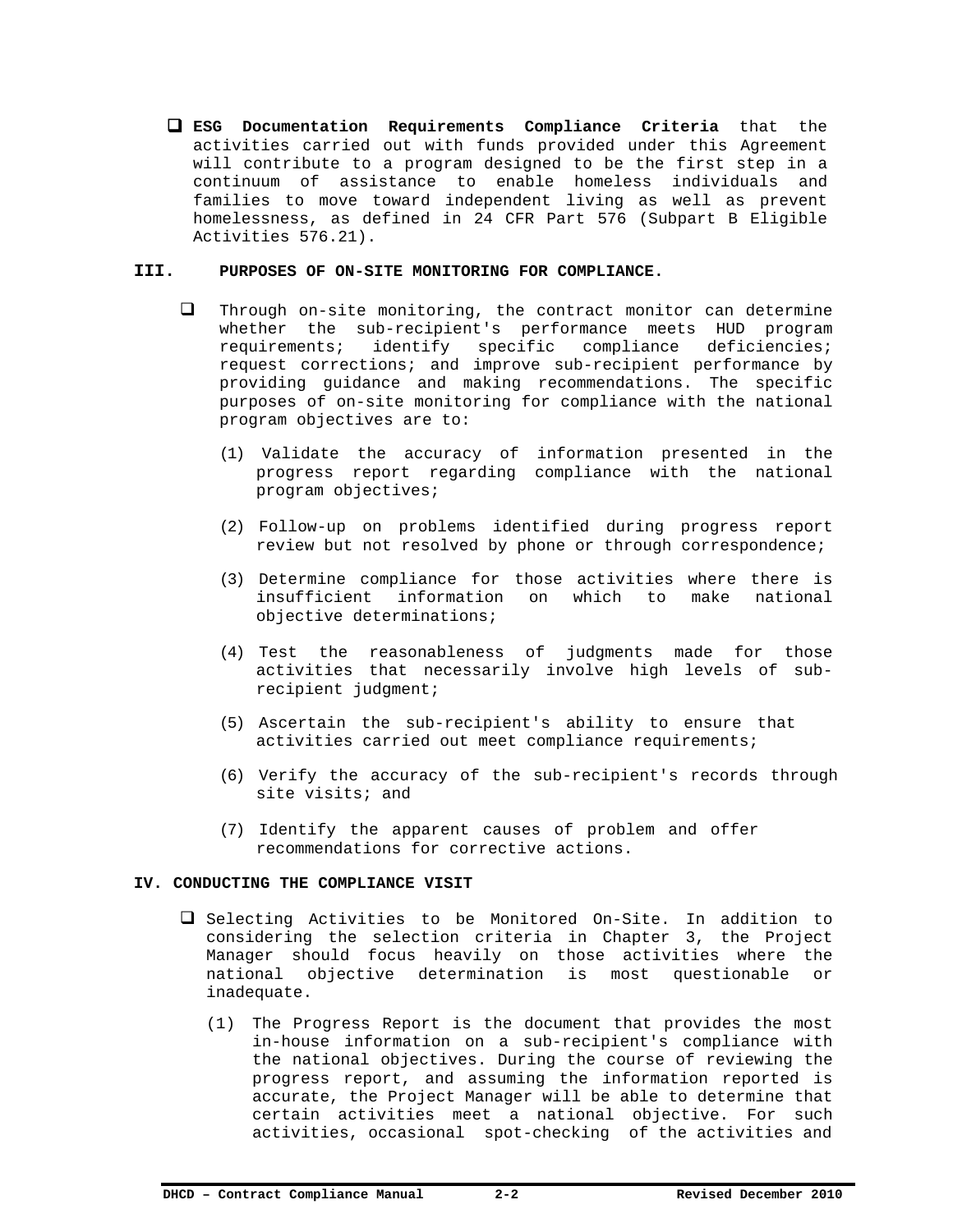sub-recipient records to validate the accuracy of the progress report is all that would be needed on-site. Of course, if it is determined that information in the progress report is incorrect, further follow-up will be required. Certain other activities will, by their nature, require onsite inspection because the progress report is not designed to contain sufficient information to determine compliance (e.g., urgent needs activities). Moreover, where activities necessarily involve a high level of sub-recipient judgment (e.g., whether a job was made available to low/mod persons; the area served by a particular activity) on-site inspection is needed to test the reasonableness of the sub-recipient's judgment.

- (2) In-house documents other than the progress report can also provide insights on the sub-recipient's performance regarding compliance with national objectives: recent audit reports, correspondence files for the sub-recipient, citizen complaints, and previous monitoring letters and reports.
- (3) It may not be possible to review activities within each category every year. In deciding the frequency for reviewing a given category, the Project Manager should consider such factors as when this particular category was last reviewed, if there were unresolved problem remaining from previous monitoring, if there are any new types of activities being undertaken within this category, and the extent of high risk activities in the category.
- U Using the Monitoring Guides

CDBG

(1) Monitoring guides available at

http://www.hud.gov/offices/cpd/library/monitoring/handbook.cfm

determine if the applicable national objective criteria have been met for the activities selected for on-site review. The guides summarize the results obtained from reviewing activities within a given category of benefit; accordingly, a separate form should be completed for each benefit category reviewed. The guides also provide information on conducting a review of the sub-recipient's systems for ensuring that each activity will meet a national objective. In completing each guide, the Project Manager can draw upon other information and experiences that may shed further light on the sub-recipient's compliance with the benefit objective.

(2) These guides have been designed to elicit descriptive responses rather than merely "yes' or "no" answers. An "N/A" should be inserted for the questions that do not apply to the activity under review. Negative conclusions should be thoroughly explained since they may mean that a requirement has not been met. Although this approach will take more time up-front, it will yield higher quality reviews that will provide a better picture of a sub-recipient's program for others who have a need to review the sub-recipient's performance.